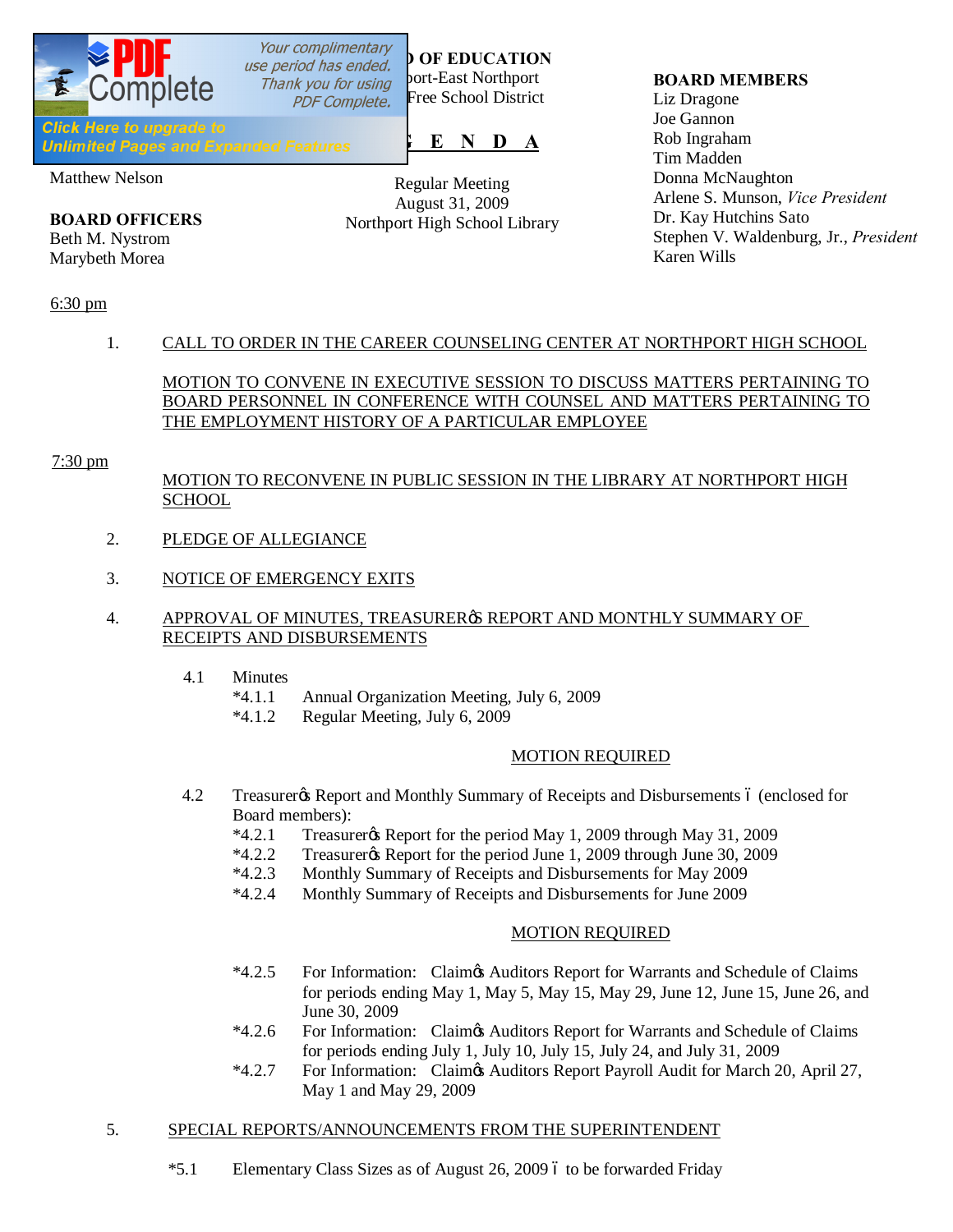

Your complimentary use period has ended. Thank you for using **PDF Complete.** 

**Unlimited Pages and Expanded Features** 

**Click Here to upgrade to**  $\frac{1}{2}$  **Review of 2009-2010 High School Student Handbook Changes** 

\*5.3 For Information: Upcoming Meetings

## 6. COMMUNICATIONS

*Please Note: This is the opportunity for persons who had written letters to the Board to speak to the Board regarding the issues raised in their communications. Speakers are asked to keep their comments brief, and to speak for no longer than 5 minutes.*

There were no letters of communication.

## 7. PUBLIC PARTICIPATION

*Please Note: Community members are invited to share their questions, comments, or concerns with the school board. When speaking, citizens should state their name and address for the record and limit their presentation to 5 minutes. Where possible, the board will answer factual questions immediately. A written response may be provided when information is not available. If a response would involve discussion of board policy or decisions which might be of interest to citizens not present at the meeting, the board may place the item on a future meeting agenda*.

## 8. SUPERINTENDENT'S REPORT, GENERAL - FOR BOARD ACTION

8.1 Recommendation to approve the following Personnel Schedules:

| $*8.1.1$ Schedule A | $\sim$ 10 $\pm$     | <b>Certified Staff</b>         |
|---------------------|---------------------|--------------------------------|
| $*8.1.2$ Schedule B | $\sim 100$          | Non-Instructional Staff        |
| $*8.1.3$ Schedule C | $\omega_{\rm{max}}$ | <b>Salary Transfers</b>        |
| $*8.1.4$ Schedule D | $\sim$              | Extra Pay                      |
| $*8.1.5$ Schedule J |                     | Committee on Special Education |

## MOTION REQUIRED

- 8.2 Recommendation to receive for a second reading and adopting the following policies:
	- \*8.2.1 Policy #5020.1, *"Sexual Harassment of Students"*
	- \*8.2.2 Policy #9510.4, *"Terms and Conditions of Employment for Security Personnel"*

## MOTION REQUIRED

- 8.3 Recommendation to receive for a first reading revisions to the following policies:
	- \*8.3.1 Policy #5020.4, *"Hazing, Harassment and Bullying of Students"*
	- \*8.3.2 Policy #1905, *"Title I Parental Involvement"*

## MOTION REQUIRED

\*8.4 Recommendation to approve a Shelter Agreement between the Northport-East Northport Union Free School District and the American Red Cross to permit the American Red Cross to use the Districtos buildings as emergency shelters during a disaster 6 (enclosed for Board members)

# MOTION REQUIRED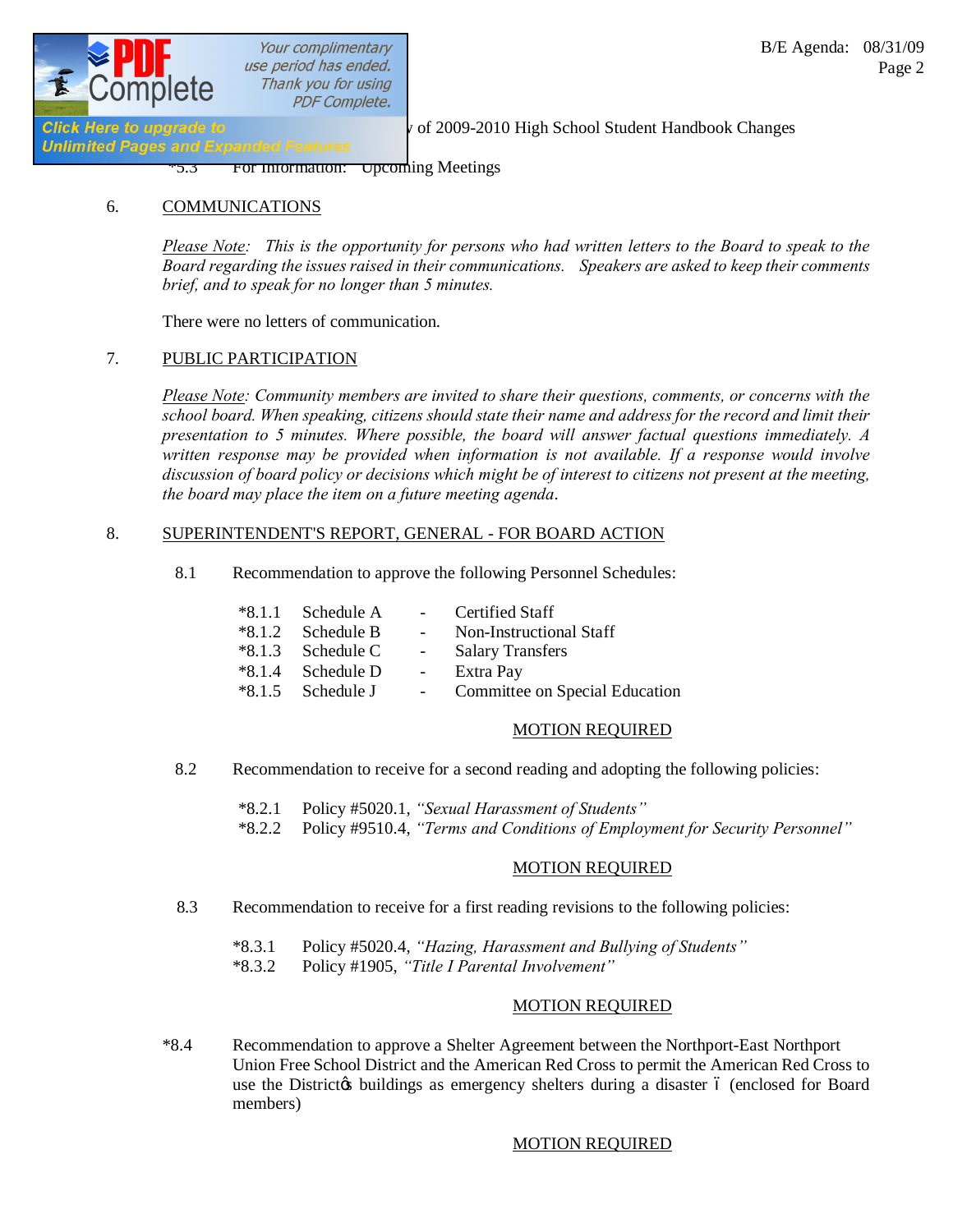

Your complimentary use period has ended. Thank you for using

#### B/E Agenda: 08/31/09 Page 3

# **PDF Complete.**<br>Click Here to upgrade to **Report Click** Here to upgrade to

Unlimited Pages and Expanded Features specified action on the following BIDS:

## TRANSPORTATION

\*9.1.1 Award 6 Transportation for District Students with Disabilities and District Students Attending Out-of-District Schools

## LONG ISLAND FOOD SERVICE DIRECTORS ASSOCIATION COOPERATIVE

- $*9.1.2$  Award 6 Meat
- $*9.1.3$  Award ó Bread
- $*9.1.4$  Award ó Bagel
- $*9.1.5$  Award 6 Grocery
- $*9.1.6$  Award 6 Ice Cream with Equipment
- $*9.1.7$  Award ó Paper/Plastic
- $*9.1.8$  Award ó Dairy
- $*9.1.9$  Award ó Snack
- $*9.1.10$  Award ó Frozen Foods
- $*9.1.11$  Award 6 Large Equipment
- \*9.1.12 Award 6 Small Equipment
- \*9.1.13 Award 6 Processed Foods
- $*9.1.14$  Award ó Pizza
- $*9.1.15$  Award ó Drink

## MOTION REQUIRED

9.2 Recommendation to approve the following change orders:

CAPITAL PROJECTS - EXCEL:

\*9.2.1 Change Order No. 1, dated August 11, 2009, SED Project #58-04-04-03-0-004- 018, increase in the amount of \$952.62

## MOTION REQUIRED

\*9.3 Recommendation to approve Type A lunch prices for 2009-2010 6 to be forwarded Friday

## MOTION REQUIRED

- 9.4 Recommendation to authorize the Board President to execute the following contract:
	- \*9.4.1 Youth Directions and Alternatives C.Y.A., Inc., in the amount of \$32,000 for the 2009-2010 school year - \$4,000 for general services as stated in the contract, and \$28,000 for the employment of a full time street worker  $\acute{o}$  (enclosed for Board members)

## MOTION REQUIRED

\*9.5 Recommendation to approve the attached Settlement Agreement and Release for special education services for a high school student 6 (enclosed for Board members)

## MOTION REQUIRED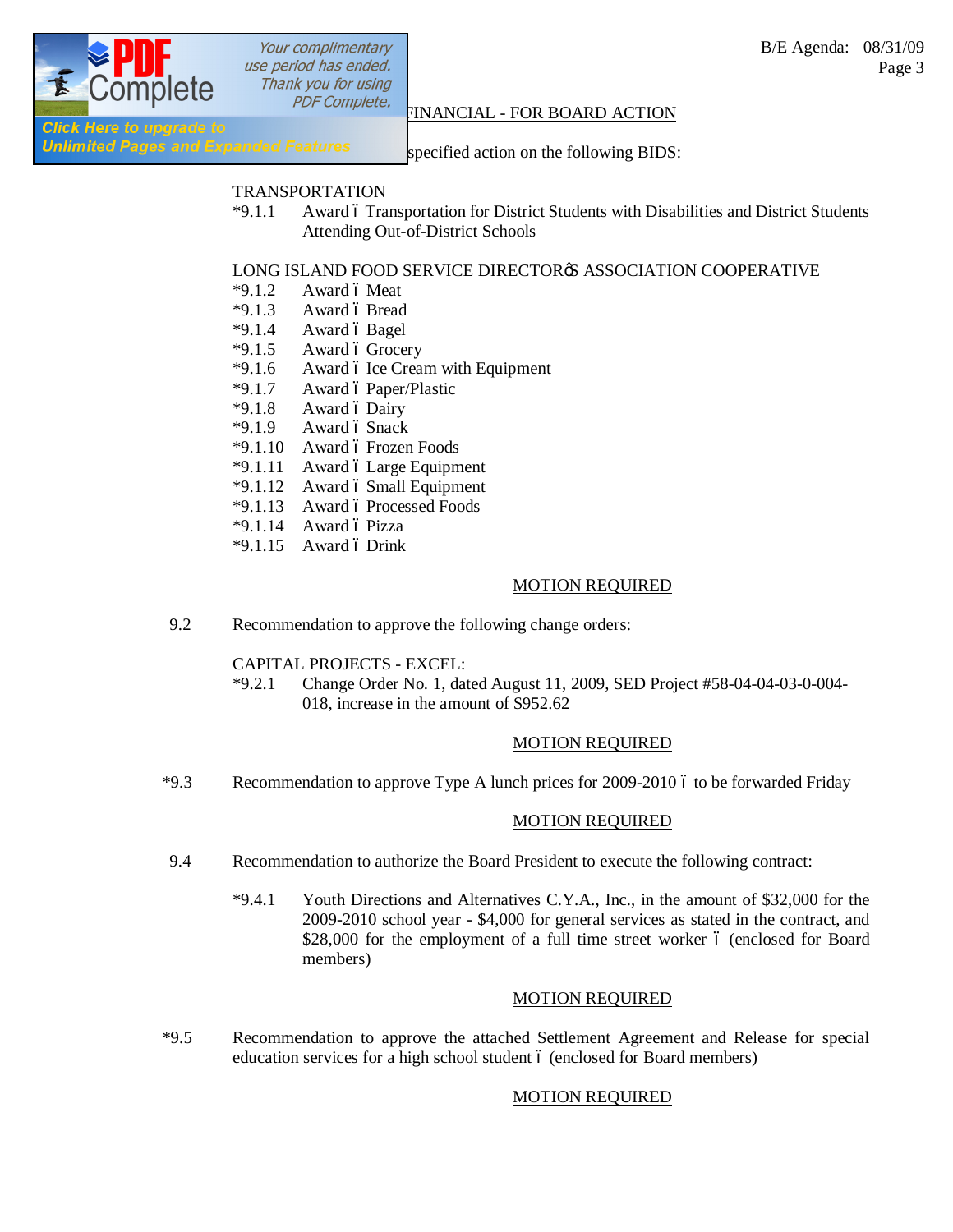

Your complimentary use period has ended. Thank you for using

Unlimited Pages and Expanded Features by letter dated April 29, 2009, addressed to the Superintendent by R.J. Bahtt, Land Management Specialist of the Auction/Sales Unit of the Division of Real Property, Acquisition and Management of the Department of Environment and Energy of the County of Suffolk, the District was advised that the County is offering Suffolk County tax map parcel 0400-115-2-295 to the School District; and

> WHEREAS, the aforesaid parcel constitutes an access walkway from Dublin Court to the Pulaski Road Elementary School; and

> WHEREAS, some years ago the County offered to sell the aforesaid parcel to the School District but now appears willing to convey same to the District without consideration provided that the District will use same for municipal purposes, now therefore be it

> RESOLVED, that the Board of Education of the Northport-East Northport Union Free School District, hereby memorializes it willingness to accept the conveyance of the aforesaid parcel from the County of Suffolk to the School District for municipal purposes, to wit, to provide a pedestrian access walkway from Dublin Court to the site of the Pulaski Road Elementary School and provided that the aforesaid conveyance is effected without considerationö

## MOTION REQUIRED

\*9.7 Recommendation to approve the Northport-East Northport School District to participation in the Huntington Arts Council õJourneyö Program for the 2009-2010 school year

## MOTION REQUIRED

\*9.8 Recommendation to approve the attached contract between the Northport-East Northport School District and The Reading and Writing Project Network, LLC.

## MOTION REQUIRED

\*9.9 Recommendation to approve the attached contract authorizing a Service Provider Agreement with OMNI Financial Group to serve as a third party administrator of the Districtor  $403(b)$ plan  $6$  (enclosed for Board members)

## MOTION REQUIRED

- 9.10 Recommendation to approve the following donations to the District:
	- 9.10.1 Two sets of multi-sport goals (soccer and football) from the Northport Cow Harbor United Soccer Club, to be placed at East Northport Middle School and Northport Middle School, value estimated to be approximately \$6,400
	- 9.10.2 \$4,000 from the Urban Studies student account for the purpose of purchasing a SMART Board and desktop computer for use by future Urban Studies classes
	- 9.10.3 \$1,000 to further support excellence in science from Intel and the Society for Science & the Public, and authorizing an increase in the 2009-2010 budget (Code A211.5031.30.0700) for this purpose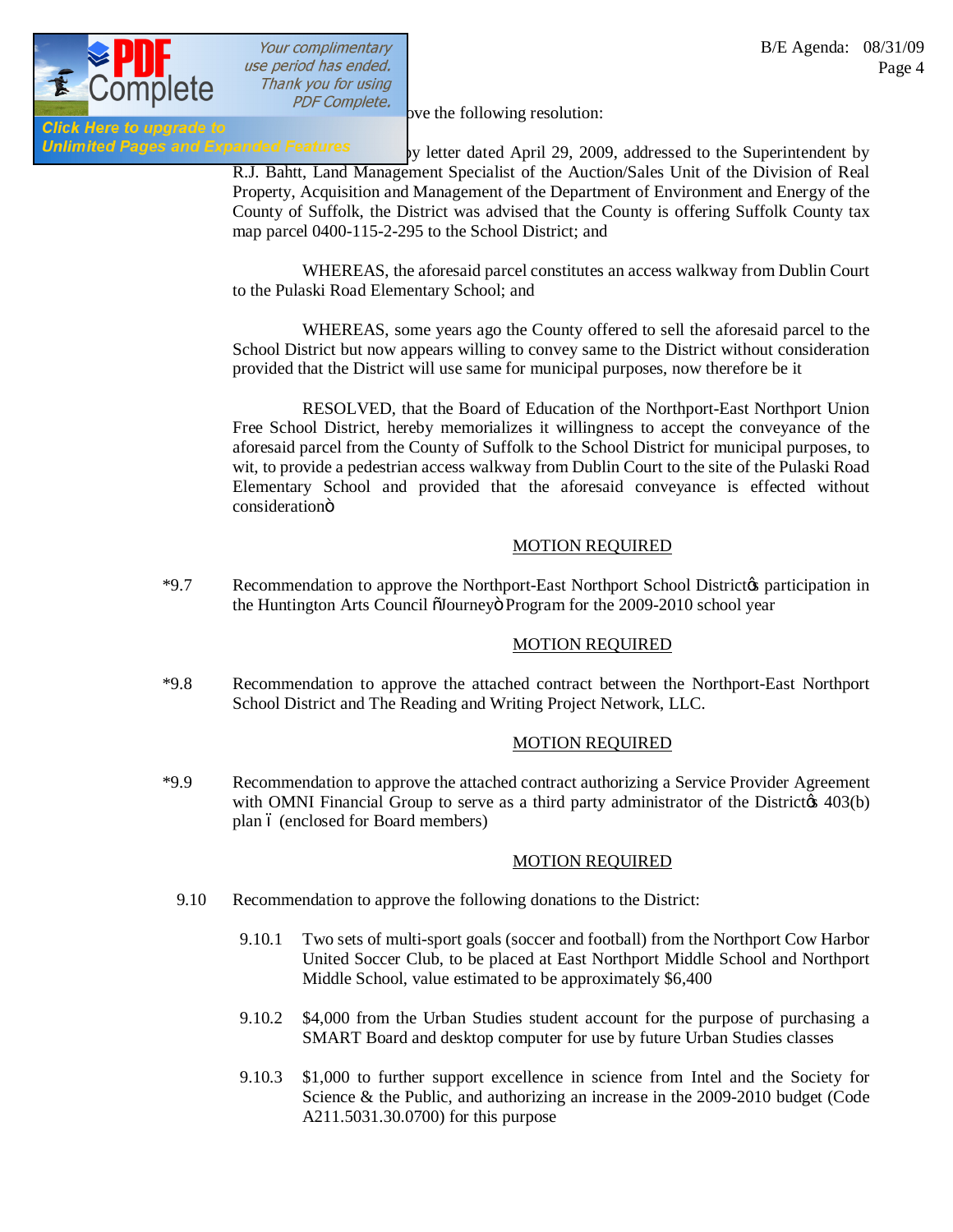

Your complimentary use period has ended. Thank you for using

PDF Complete.<br>In the purpose of establishing a memorial scholarship fund in the name of GIICK Here to upgrade to<br>Unlimited Pages and Expanded Features and annually during the Senior Awards Night.

# MOTION REQUIRED

\*9.11 Recommendation to approve the attached 2009-2010 School Service Agreement between the Northport-East Northport School District and United Cerebral Palsy Association of Greater Suffolk, Inc. 6 (enclosed for Board members)

# MOTION REQUIRED

\*9.12 Recommendation to approve an Instructional Service Agreement between the Northport-East Northport School District and Maryhaven Center of Hope for education of handicapped children in accordance with the education law  $\acute{o}$  (enclosed for Board members)

## MOTION REQUIRED

\*9.13 Recommendation to approve an Instructional Service Agreement between the Northport-East Northport School District and The Grove School 6 (enclosed for Board members)

## MOTION REQUIRED

\*9.14 Recommendation to approve placement of an out of district student in the Northport-East Northport School District Special Class 12:1:1 (Project Success) Program at the State approved tuition rate 6 (enclosed for Board members)

# MOTION REQUIRED

\*9.15 Recommendation to approve the enclosed New York State contracts with ICAS Corporation and Core BTS  $6$  (enclosed for Board members)

# MOTION REQUIRED

\*9.16 Recommendation to approve transfer of general fund appropriations in the 2009-2010 budget

## MOTION REQUIRED

## 10. SUPERINTENDENT'S REPORT - FOR INFORMATION ONLY

- \*10.1 State Education Department Income Eligibility Guidelines for free and reduce price meals or free milk for July 1, 2009  $\acute{o}$  June 30, 2010 school year.
- $*10.2$  Schedule I 6 Home Instruction
- \*10.3 Investment Report for May, 2009
- \*10.4 Monthly Revenue and Budget Status Report as of May 2009
- 11. UNFINISHED BUSINESS
- 12. NEW BUSINESS